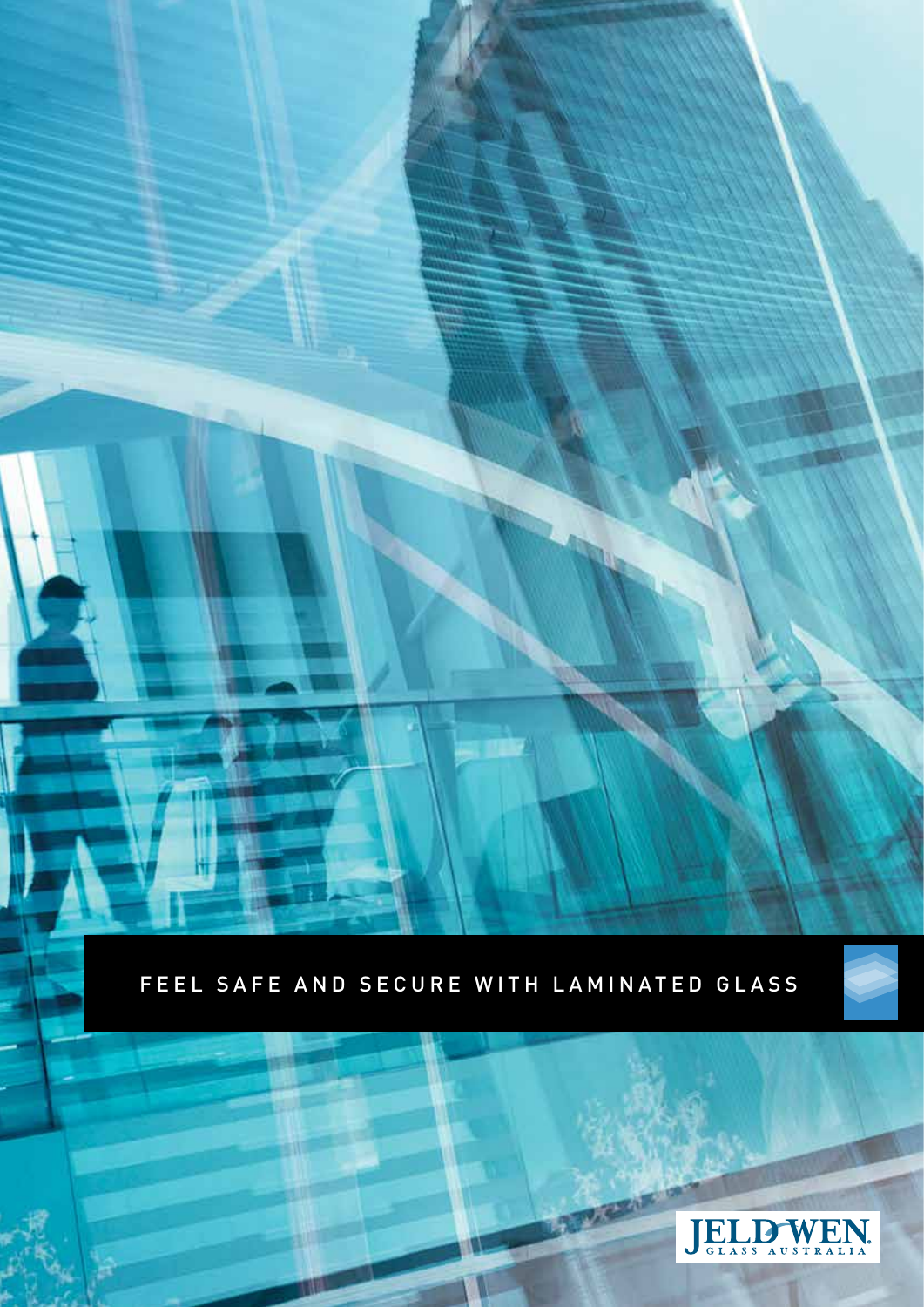

### Laminated Glass comes with built-in features of safety and security

Laminated Glass is a form of safety glass configured with an interlayer inserted between two or more panes of glass. It is then bonded by heat and pressure to create a durable, high performance glazing material tailored to meet specific engineering requirements – especially when tempered safety glass is not sufficient in meeting safety standards.

The safety feature of Laminated Glass is created by the bond and strength of the interlayer which holds the glass pane together. If the pane is broken, the likelihood of an object passing through the glass is dramatically minimized.

The interlayer is made from polyvinyl butyral (PVB) and does not impact the transparency of the glass. Today, there are many types and colours of interlayers available which has broadened usage from the more traditional applications of internal partitions, pool and balcony fencing, to now incorporate custom glass canopies, swimming pool walls and internal feature panels.

# FEATURES & BENEFITS

Customised Laminated Glass is 'high performance' glass.

### **Security**

There are different levels of requirements for security purposes. Whilst standard Laminated Glass can resist physical attack, customised applications require increased resistance and different laminated make-ups, all of which can be customised by JELD-WEN Glass Australia.

#### + Safety

If Laminated Glass is broken, the glass fragments adhere to the interlayer and are kept in place. This is particularly relevant to vertical or overhead applications where broken glass can cause serious injury.

#### **Noise Reduction**

The effect of the interlayer as the bond between the glass panels has proven to be effective in insulating and thus reducing the effect of external noises.

#### **UV Protection**

The interlayer has built-in UV filters to effectively reduce ultraviolet radiation by 99%. Various glass types can be included to maximise fade resistance.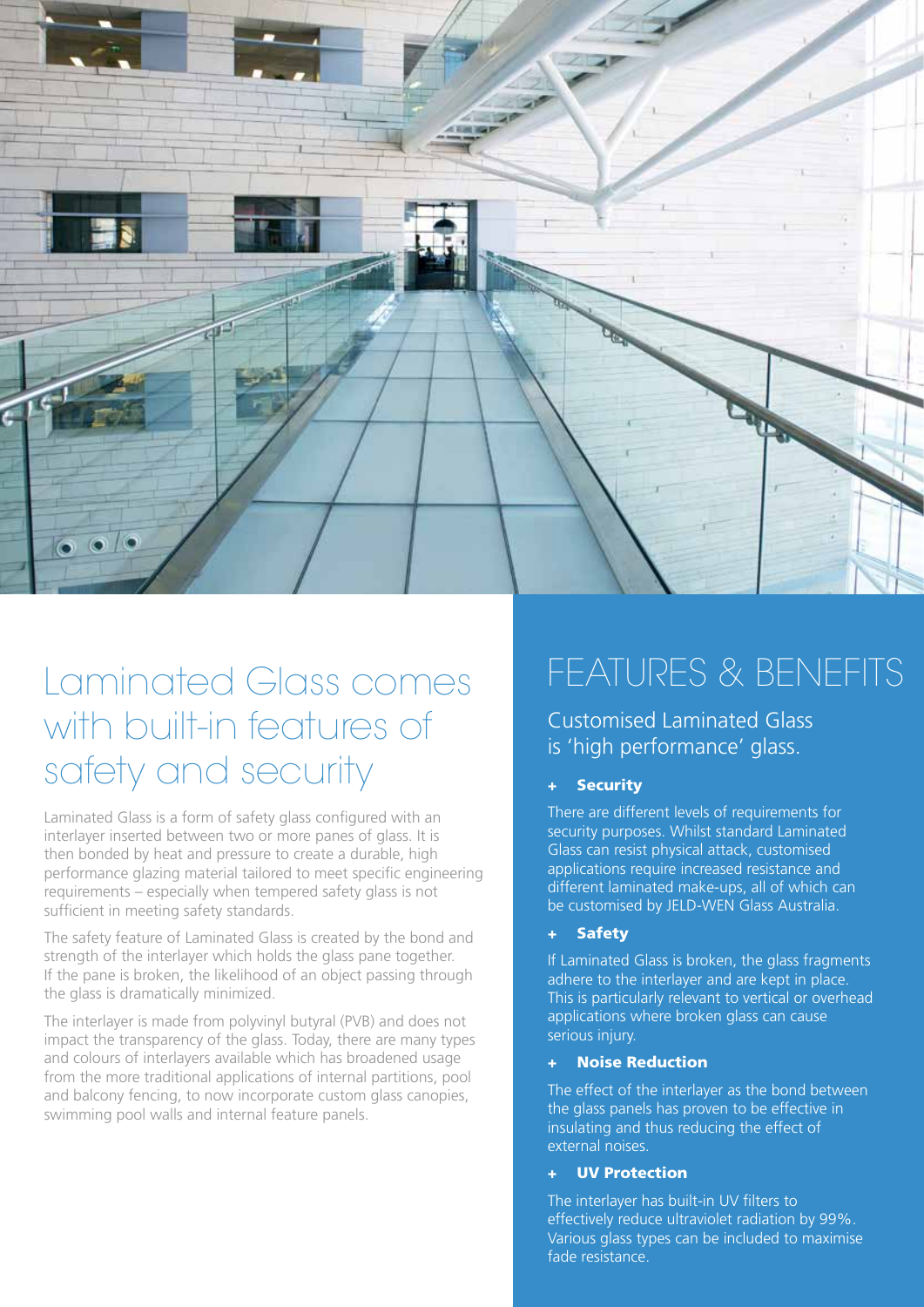## The Process

The JELD-WEN Glass Australia manufacturing facility is a global stateof-the-art plant incorporating the very latest in glass technology.

The Laminated Glass process is fully automated to ensure minimal risk of any inclusions on the interlayer. And, to maximise adhesion of the glass panels, a double pressing process is incorporated into the manufacturing chain.

JELD-WEN Glass Australia prides itself on short lead time manufacturing that caters to small or large quantity orders, tailored to individual requirements.

Additionally, almost all glass types, including clear, tinted, coated, toughened, painted and printed glass can be laminated, dependant on the application.



# Manufacturing Size Options

**Maximum Size** 4500 x 2400mm

- + **Interlayer Colours** Clear, Translucent
	-
	-

when safety and security is top priority. Laminated Glass is suitable where safety and security is paramount. Due to the breakage type, Laminated Glass can be customised for windows, doors and overhead canopy structures.

JELD-WEN Glass Australia has the capability to custom laminate any glass type for specialist security applications such as military vehicles, banks, embassies and jails where diverse threat levels need to be accommodated.

**CUSTOMISED** 

APPLICATIONS

The perfect glass solution

Customised make ups can also be designed to meet acoustic requirements and minimise sound transmission.

Solar performance and enhance energy efficiency can also be maximised with tailored glass options.

And now, with the recent introduction of painted and printed glass, JELD-WEN Glass Australia can also offer Laminated Glass for decorative applications such as glass floors.



- + **Interlayer Thickness** 0.38mm, 0.76mm, 1.52mm **Interlayer Materials** PVB, EVA, SG
- + **Other interlayer options available on request**